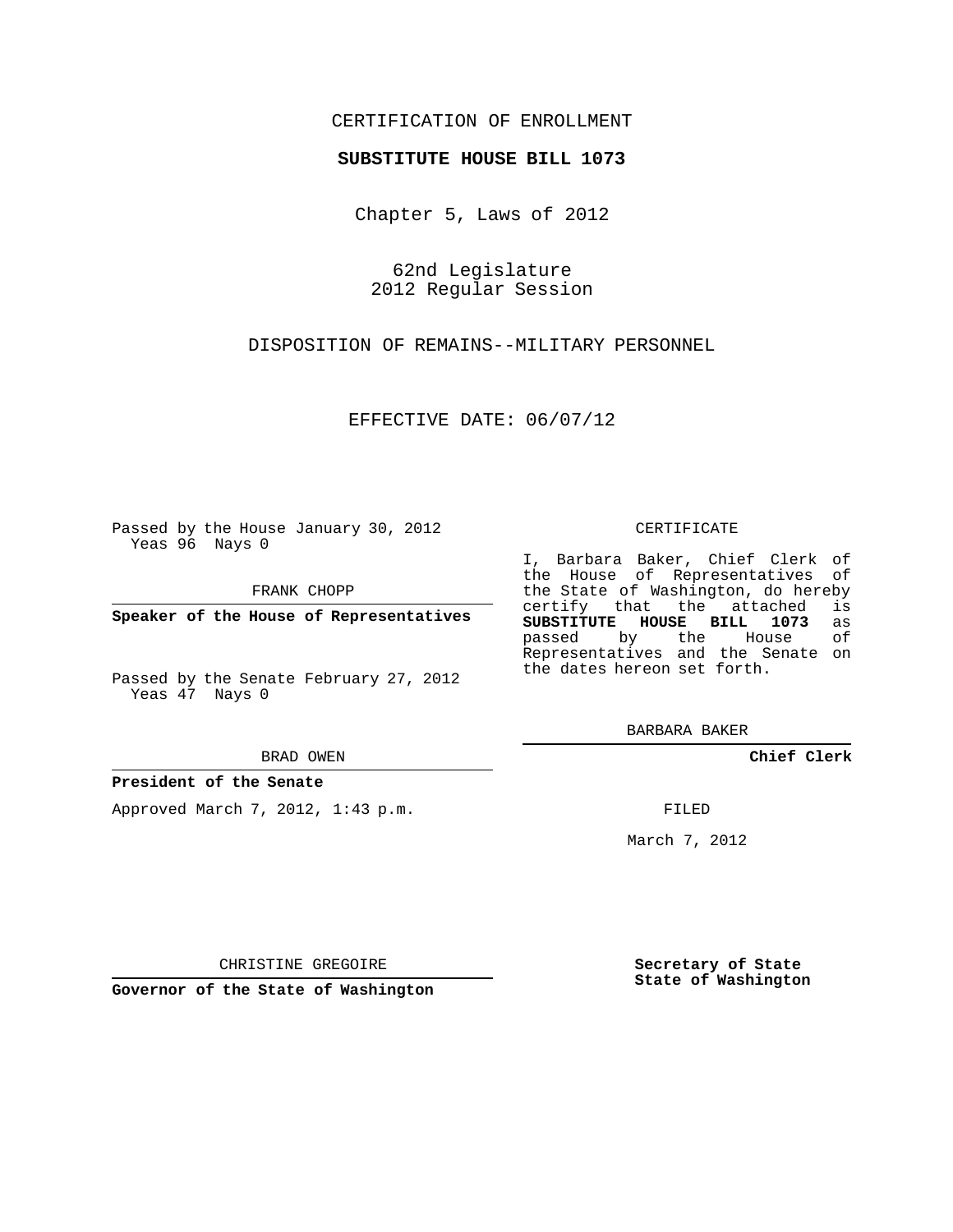# **SUBSTITUTE HOUSE BILL 1073** \_\_\_\_\_\_\_\_\_\_\_\_\_\_\_\_\_\_\_\_\_\_\_\_\_\_\_\_\_\_\_\_\_\_\_\_\_\_\_\_\_\_\_\_\_

\_\_\_\_\_\_\_\_\_\_\_\_\_\_\_\_\_\_\_\_\_\_\_\_\_\_\_\_\_\_\_\_\_\_\_\_\_\_\_\_\_\_\_\_\_

Passed Legislature - 2012 Regular Session

## **State of Washington 62nd Legislature 2012 Regular Session**

**By** House Judiciary (originally sponsored by Representatives Kelley, McCoy, Green, and Van De Wege)

READ FIRST TIME 01/16/12.

 AN ACT Relating to the disposition of remains of persons who died while serving on active duty in any branch of the United States armed forces, United States reserve forces, or national guard; and amending RCW 68.50.160.

BE IT ENACTED BY THE LEGISLATURE OF THE STATE OF WASHINGTON:

 **Sec. 1.** RCW 68.50.160 and 2011 c 265 s 2 are each amended to read as follows:

 (1) A person has the right to control the disposition of his or her own remains without the predeath or postdeath consent of another person. A valid written document expressing the decedent's wishes regarding the place or method of disposition of his or her remains, signed by the decedent in the presence of a witness, is sufficient legal authorization for the procedures to be accomplished.

 (2) Prearrangements that are prepaid, or filed with a licensed funeral establishment or cemetery authority, under RCW 18.39.280 through 18.39.345 and chapter 68.46 RCW are not subject to cancellation or substantial revision by survivors. Absent actual knowledge of contrary legal authorization under this section, a licensed funeral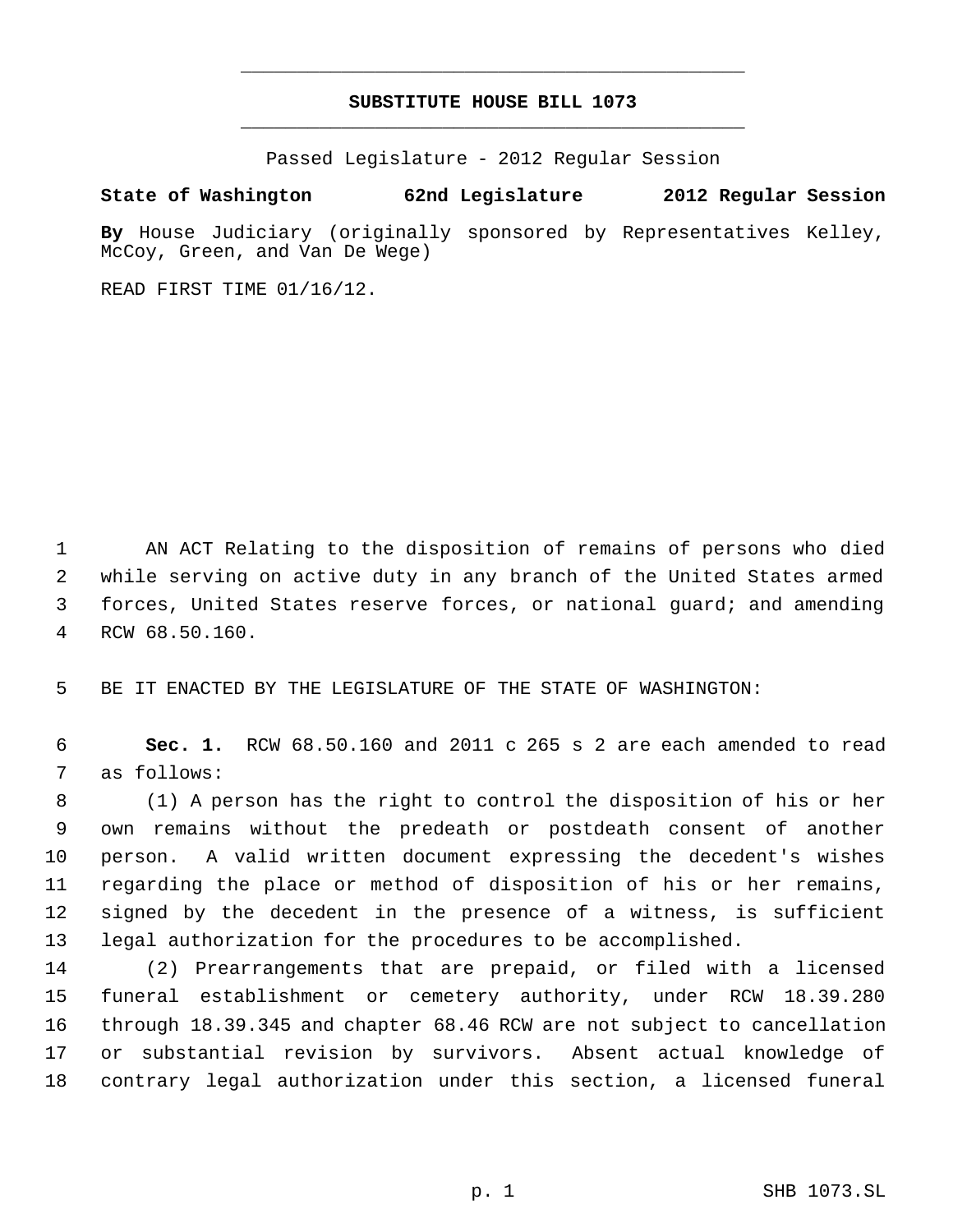establishment or cemetery authority shall not be held criminally nor civilly liable for acting upon such prearrangements.

 (3) If the decedent has not made a prearrangement as set forth in subsection (2) of this section or the costs of executing the decedent's wishes regarding the disposition of the decedent's remains exceeds a reasonable amount or directions have not been given by the decedent, the right to control the disposition of the remains of a deceased person vests in, and the duty of disposition and the liability for the reasonable cost of preparation, care, and disposition of such remains devolves upon the following in the order named:

 (a) The person designated by the decedent as authorized to direct 12 disposition as listed on the decedent's United States department of 13 defense record of emergency data, DD form 93, or its successor form, if the decedent died while serving in military service as described in 10 15 U.S.C. Sec. 1481(a) (1)-(8) in any branch of the United States armed 16 forces, United States reserve forces, or national guard;

 (b) The designated agent of the decedent as directed through a written document signed and dated by the decedent in the presence of a witness. The direction of the designated agent is sufficient to direct 20 the type, place, and method of disposition $((-))$ ;

21  $((+b))$   $(c)$  The surviving spouse or state registered domestic 22 partner $((-))$  *i* 

23 ( $(\langle e \rangle)$ ) (d) The majority of the surviving adult children of the 24 decedent $((-))$  *i* 

25 ( $(\overline{d})$ ) (e) The surviving parents of the decedent((-)):

26 ( $(\langle e \rangle)$ ) (f) The majority of the surviving siblings of the 27 decedent $((-))$  *i* 

28 ( $(\overline{f})$ ) (q) A court-appointed guardian for the person at the time of the person's death.

 (4) If any person to whom the right of control has vested pursuant to subsection (3) of this section has been arrested or charged with first or second degree murder or first degree manslaughter in connection with the decedent's death, the right of control is relinquished and passed on in accordance with subsection (3) of this section.

 (5) If a cemetery authority as defined in RCW 68.04.190 or a funeral establishment licensed under chapter 18.39 RCW has made a good faith effort to locate the person cited in subsection (3)(a) through